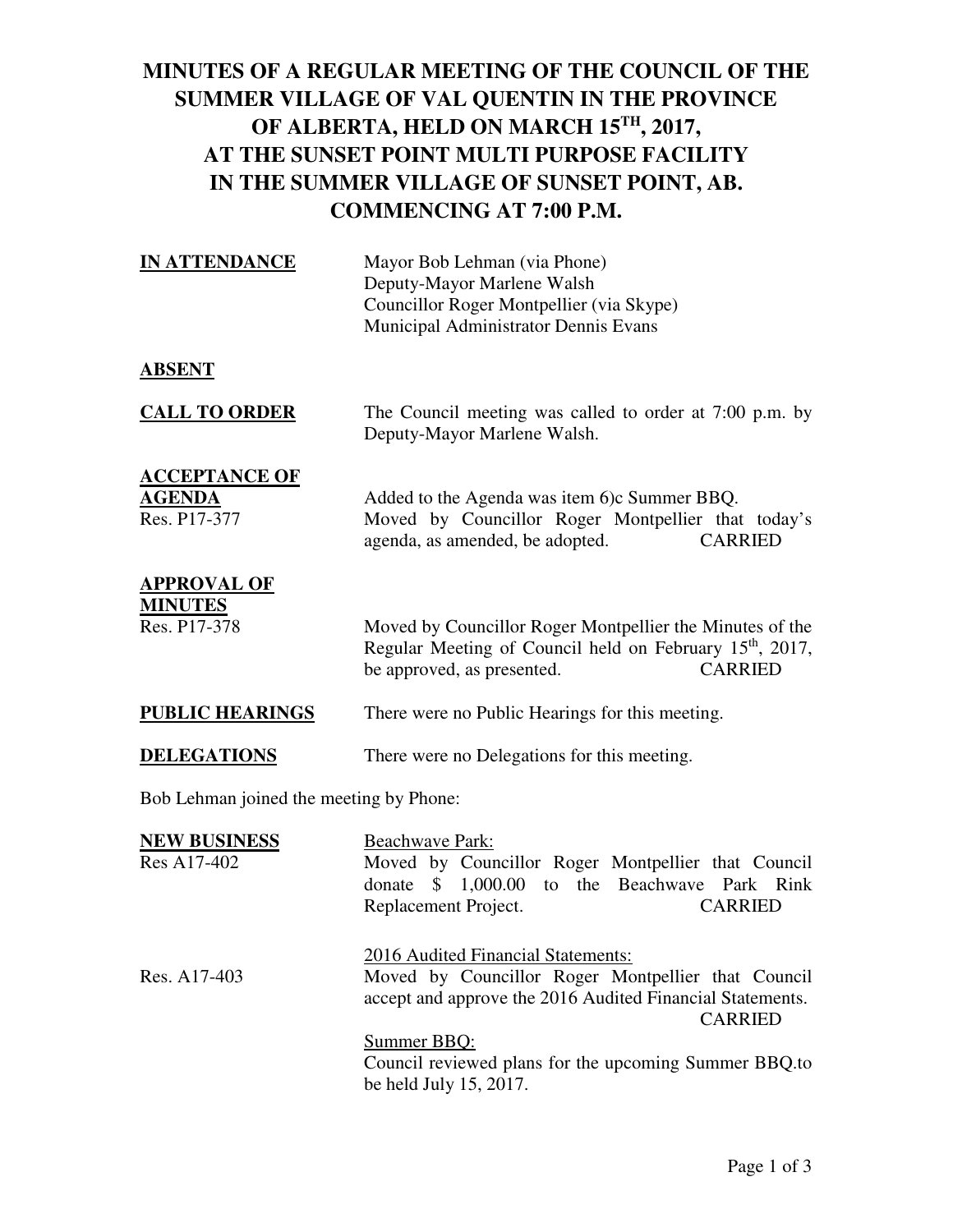### **MINUTES OF A REGULAR MEETING OF THE COUNCIL OF THE SUMMER VILLAGE OF VAL QUENTIN IN THE PROVINCE OF ALBERTA, HELD ON MARCH 15TH, 2017, AT THE SUNSET POINT MULTI PURPOSE FACILITY IN THE SUMMER VILLAGE OF SUNSET POINT, AB. COMMENCING AT 7:00 P.M.**

| <b>BYLAWS &amp; POLICIES</b> | Bylaw # 259-17 the Development Officer Appointment       |
|------------------------------|----------------------------------------------------------|
|                              | Bylaw.                                                   |
|                              | Municipal Administrator Dennis Evans read for the first  |
|                              | time Bylaw<br># 259-17 the Development<br>Officer        |
|                              | Appointment Bylaw.                                       |
| Res. A17-404                 | Moved by Mayor Bob Lehman that Council accept first      |
|                              | reading of Bylaw # 259-17 the Development Officer        |
|                              | Appointment Bylaw.<br><b>CARRIED</b>                     |
|                              | Municipal Administrator Dennis Evans read for the second |
|                              | time Bylaw $\#$ 259-17 the Development<br>Officer        |
|                              | Appointment Bylaw.                                       |
| Res. A17-405                 | Moved by Councillor Roger Montpellier that Council       |
|                              | accept second reading of Bylaw # 259-17 the Development  |
|                              | Officer Appointment Bylaw.<br><b>CARRIED</b>             |
| Res. A17-406                 | Moved by Councillor Roger Montpellier that Council hear  |
|                              | all three readings of Bylaw # 259-17 the Development     |
|                              | Officer Appointment Bylaw in one Council meeting.        |
|                              | <b>CARRIED UNANIMOUSLY</b>                               |
|                              | Municipal Administrator Dennis Evans read for the third  |
|                              | time Bylaw<br>$\#$ 259-17 the Development<br>Officer     |
|                              | Appointment Bylaw.                                       |
| Res. A17-407                 | Moved by Deputy-Mayor Marlene Walsh that Council         |
|                              | accept third reading and duly pass Bylaw # 259-17 the    |
|                              | Development Officer Appointment Bylaw. CARRIED           |
| <b>FINANCIAL</b>             | <b>Financial Reports for February:</b>                   |
|                              | Municipal Administrator Dennis Evans presented to        |
|                              | Council the January financial statements as follows;     |
|                              | Revenue & Expenditure Statement YTD.<br>$\bullet$        |
|                              | Balance Sheet as of the end of February.<br>$\bullet$    |
|                              | Cash Disbursement Journal for February.<br>$\bullet$     |
|                              | Bank Reconciliations for February.                       |
| Res. P17-379                 | Moved by Mayor Bob Lehman that the Financial             |
|                              | Statements for February, as presented, be accepted for   |
|                              | information.<br><b>CARRIED</b>                           |
|                              |                                                          |
| <b>CORRESPONDENCE</b>        | There was no Correspondence for this meeting.            |